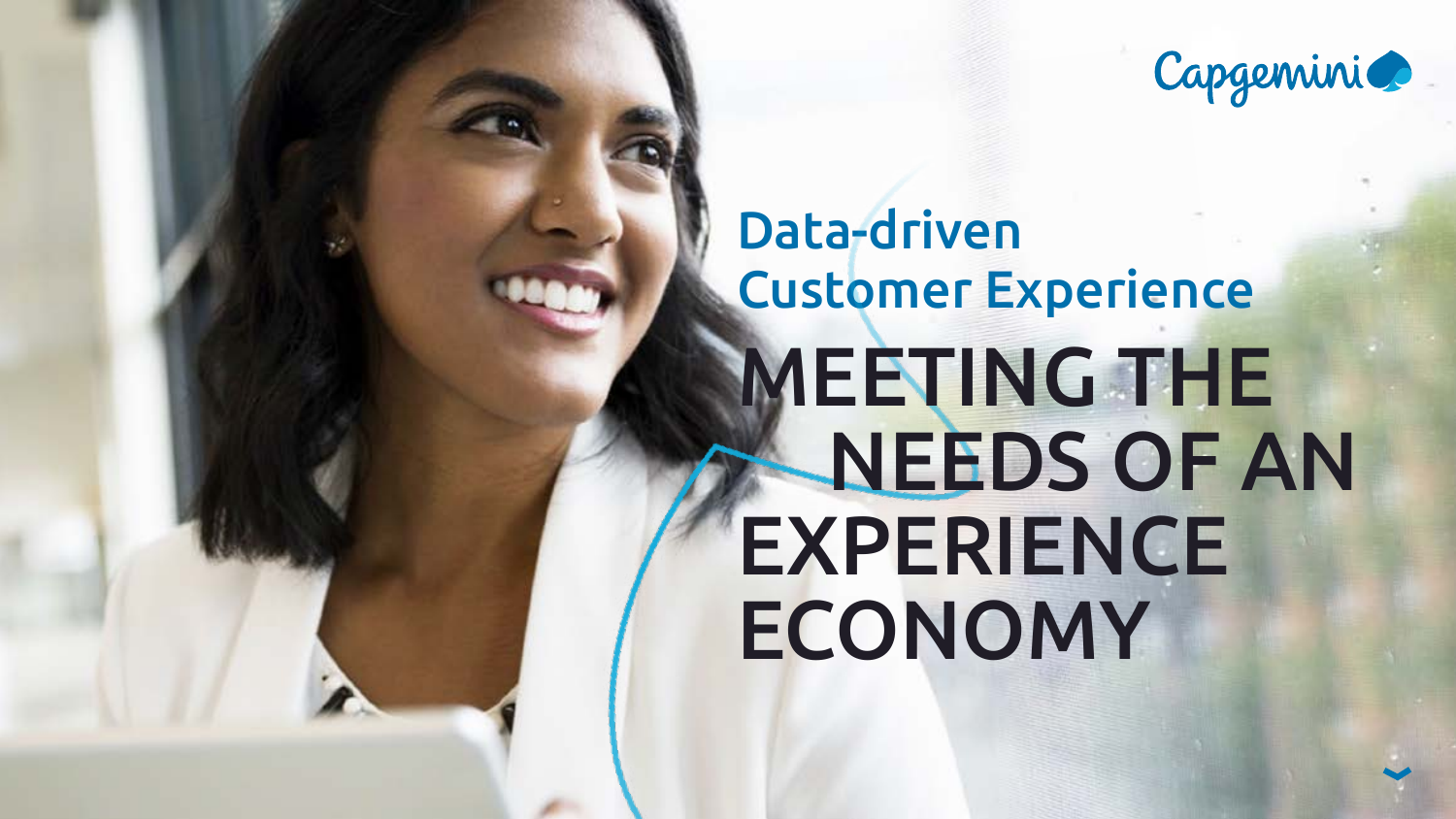# CONTENT

|                    | 03        |
|--------------------|-----------|
| J)<br>ustomer data | 04        |
| are<br>ļ-<br>ner   | 06        |
| ize                | 08        |
| o build a          | $\bigcap$ |



[Meeting the needs of an](#page-2-0)  experience economy

Data-driven Customer Experience helps you reali the full potential of data

Working with Capgemini to business case

The customer (and related) data challenge

• The challenge beyond cu

**Customer Data Platforms** the first step towards realtime, personalized Custom Experience

- Our methodology
- Our value proposition





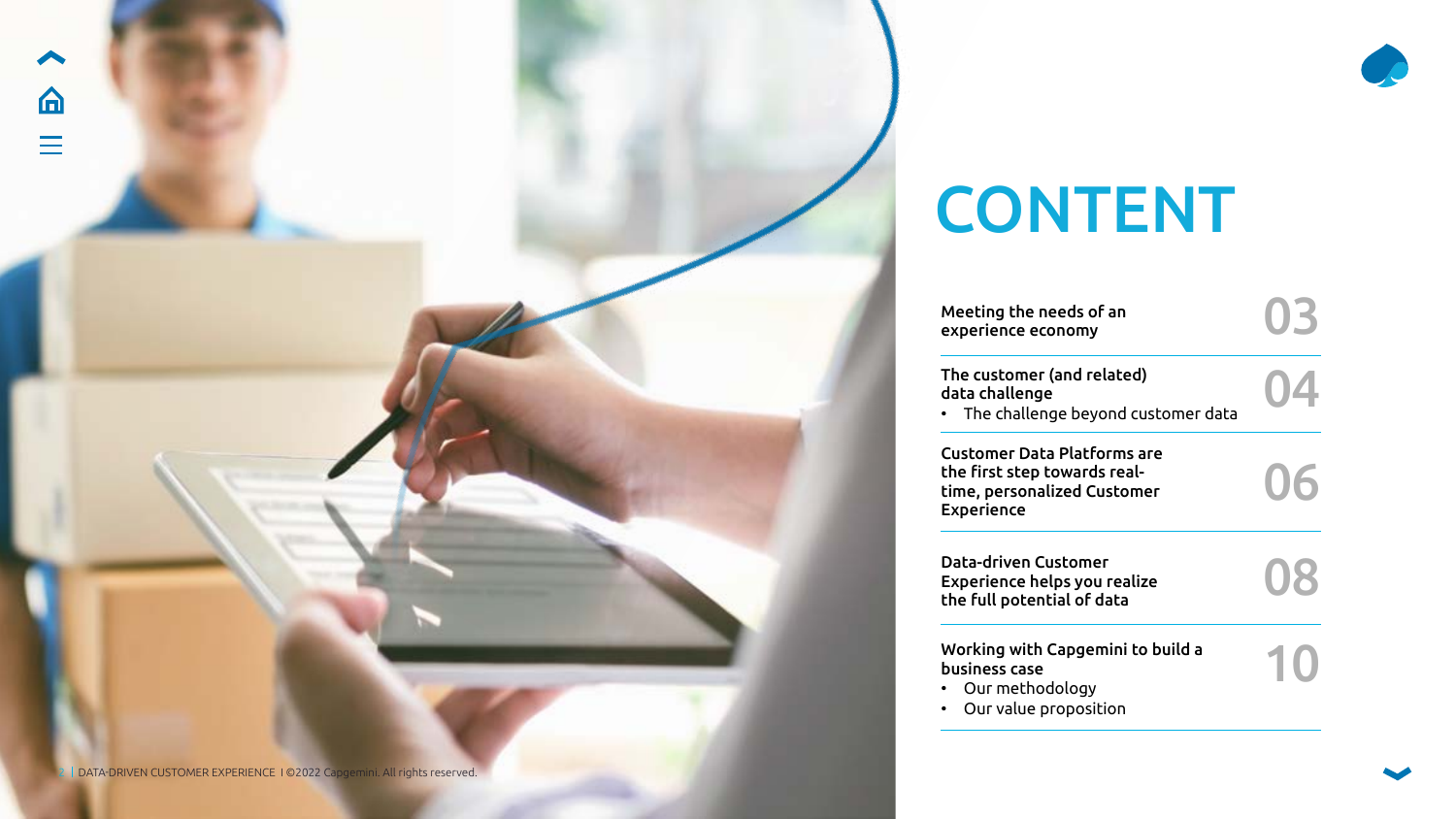## <span id="page-2-0"></span>MEETING THE NEEDS OF AN EXPERIENCE **ECONOMY**

Customer Experience and Engagement have been among the most critical business priorities for many years and directly impact the growth and profitability of today's businesses. Neither Customer Experience or Customer Engagement can be improved without a solid foundation of data related to the consumer (transactional, behavioral, product, and others. So, why is it that majority of organizations still struggle with lower-than-average customer engagement scores and find it difficult to leverage the data they have?

In the past few years, organizations have launched various initiatives to overcome this challenge by launching 360-degree single views of customers, based on data lakes. While these initiatives have brought some amount of success, they have not solved the holy grail of Customer Engagement across channels and departments. The challenge is the ever-growing data around customers, with the proliferation of channels clubbed with regulatory changes on tracking third-party cookies, device IDs, etc. These evolutions are pushing organizations to look at a more sustainable solution that would keep customerrelated data unified to enable personalized customer experience, with flexibility to evolve with changing industry dynamics.

Some organizations are getting it right. They're building customer intimacy on a single source of unified, trusted data. And they're striding ahead of the competition. What these companies have recognized is that while identifying a customer and related data is a key step, applying this data and deducing actions to enhance customer experience based on this data is more important.



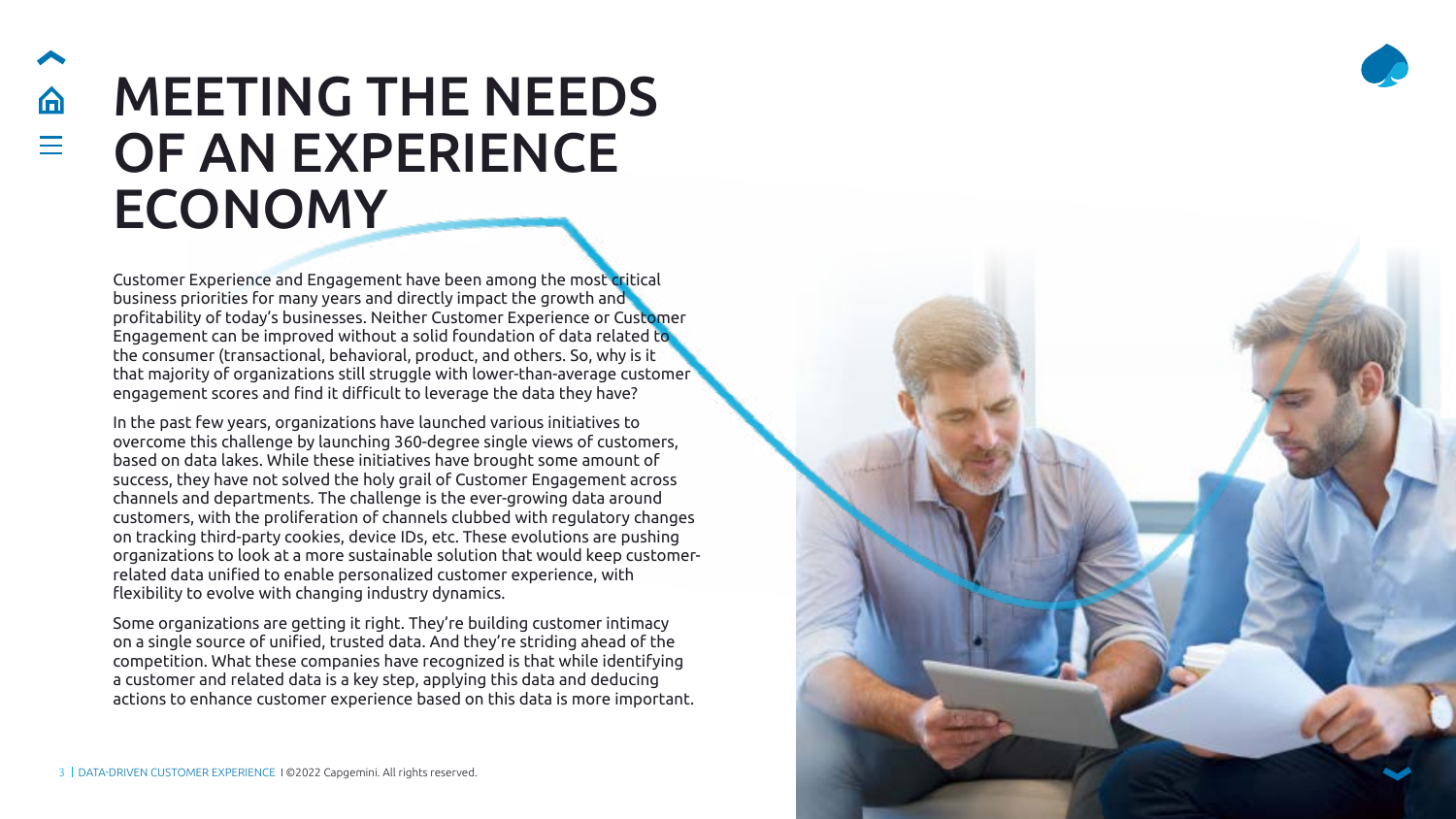It's not easy. Compared to other enterprise data (supply chain, operations, etc.), customer data is the most scattered and complicated to manage and activate. Here are six of the challenges that must be addressed to transform customer data into sharp and relevant insights.

# <span id="page-3-0"></span>THE CUSTOMER (AND RELATED) DATA CHALLENGE

How to match and unify individual customer data and insights, even with inconsistent identities

How to handle massive real-time data ingestion, transformation, and storage

How to give real-time easy access to data for business personas

How to activate this data to drive and personalize engagement at the individual customer level – and this is the most vital requirement.





How to create a unified customer profile with customer data and enterprise data

How to innovate and scale for advanced analytics and AI infusion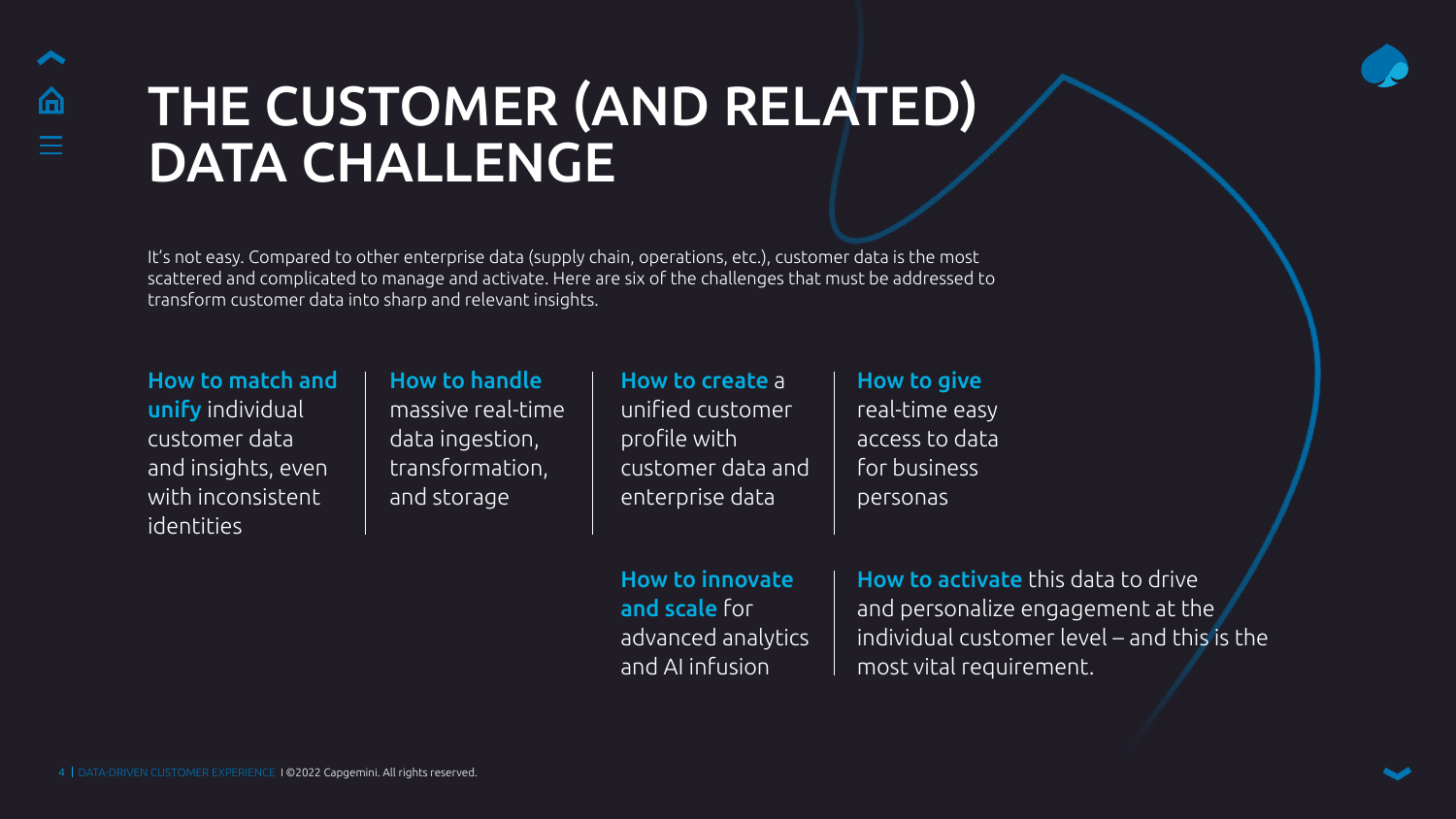An overarching challenge is data privacy and consumer trust. Ethical data management is the cornerstone on which customer trust and loyalty are built, and customers expect brands to embrace ethical AI as part of this. Data use is also governed by increased global data regulation, which requires mature data privacy, quality, and lifecycle management, while honoring the preferences and permissions set by your customers.

# THE CUSTOMER (AND RELATED) DATA CHALLENGE *(CONTINUED)*

### The challenge beyond customer data

Even if companies unify data correctly, a much bigger challenge is driving actions based on this data in a way that each customer is treated uniquely, almost creating an individualized experience. Traditionally, after getting all customer data, systems apply rules to segment customers in a group (all women living in Wembley in age group of 20-25 interested in soccer – target them with Euro cup merchandise), but your customers aren't segments. They are humans. And increasingly they expect to be treated like people with unique preferences, personalities, histories, and knowledge. They now demand that organizations understand their needs and act toward them no differently than they are treated by their favorite store or by their go-to stylist at the salon. Shifting from a customer segment model (rule based) to an individualized model demands fast, complex decision-making at scale and a holistic approach that applies to end-to-end customer experience across channels (and not just marketing). Applying the right models of artificial intelligence (AI) and machine learning can help correlated customer data across channels and departments and make decisions in the moment based on hundreds or thousands of data points – and at enterprise scale.

### In this point of view paper…

We examine the challenges facing organizations as they seek to use Customer Data Platforms to connect all the data silos across their enterprises. With data volumes growing exponentially and in multiple formats, we will look at a number of use cases for a Customer Data Platform. And we will describe how Capgemini's Datadriven CX leverages the power of AI and advanced analytics to augment the CDP platforms to create conversations, build trusted relationships, and enable brands to provide personalized offers and recommendations, in turn delivering value to the brand and the end customer.



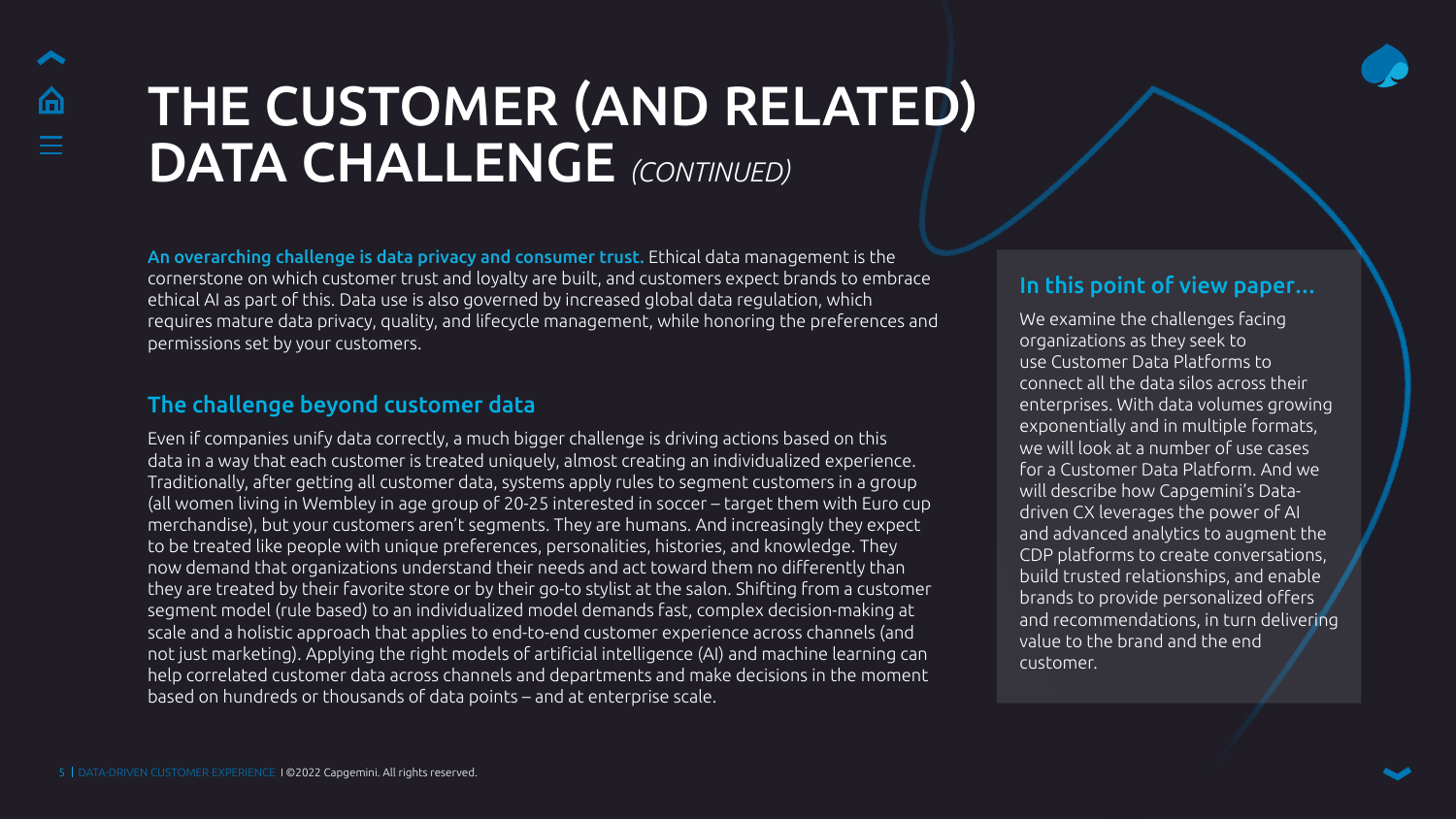The more you know about your customers, the better the experience you can provide to them. So, why do organizations struggle to get their customer experience right? As we discussed, the simple answer could be data. It's not a lack of data that's the problem. Rather, huge volumes of data are not in one place and organizations struggle to connect it all to provide a single, real-time view of the customer.

Information is captured at every customer touch point, from marketing and sales to customer service and e-commerce and points of sale (stores, agencies, etc.). Then there's the data residing in core business operations and partner ecosystems. It's all there. And it's all sitting in disconnected silos across the enterprise. Add in the right AI capability and you suddenly have the potential to filter this data to help provide an actionable view of the customer.

To achieve this, however, organizations must first address a number of issues.

- How best to connect the different organizational silos to better understand the customer and deliver a differentiating and contextual experience at every touchpoint.
- The need to embrace a unified customer data-management approach with strong focus on trust, processes, and governance.
- Regulatory compliance, for example, with data privacy and protection legislation, such as GDPR, to maintain customer trust and brand reputation.
- The need to embrace ethical AI, which in turn requires ethical data management.

### <span id="page-5-0"></span>MAKE THE MOVE TOWARDS REAL-TIME, PERSONALIZED CUSTOMER EXPERIENCE

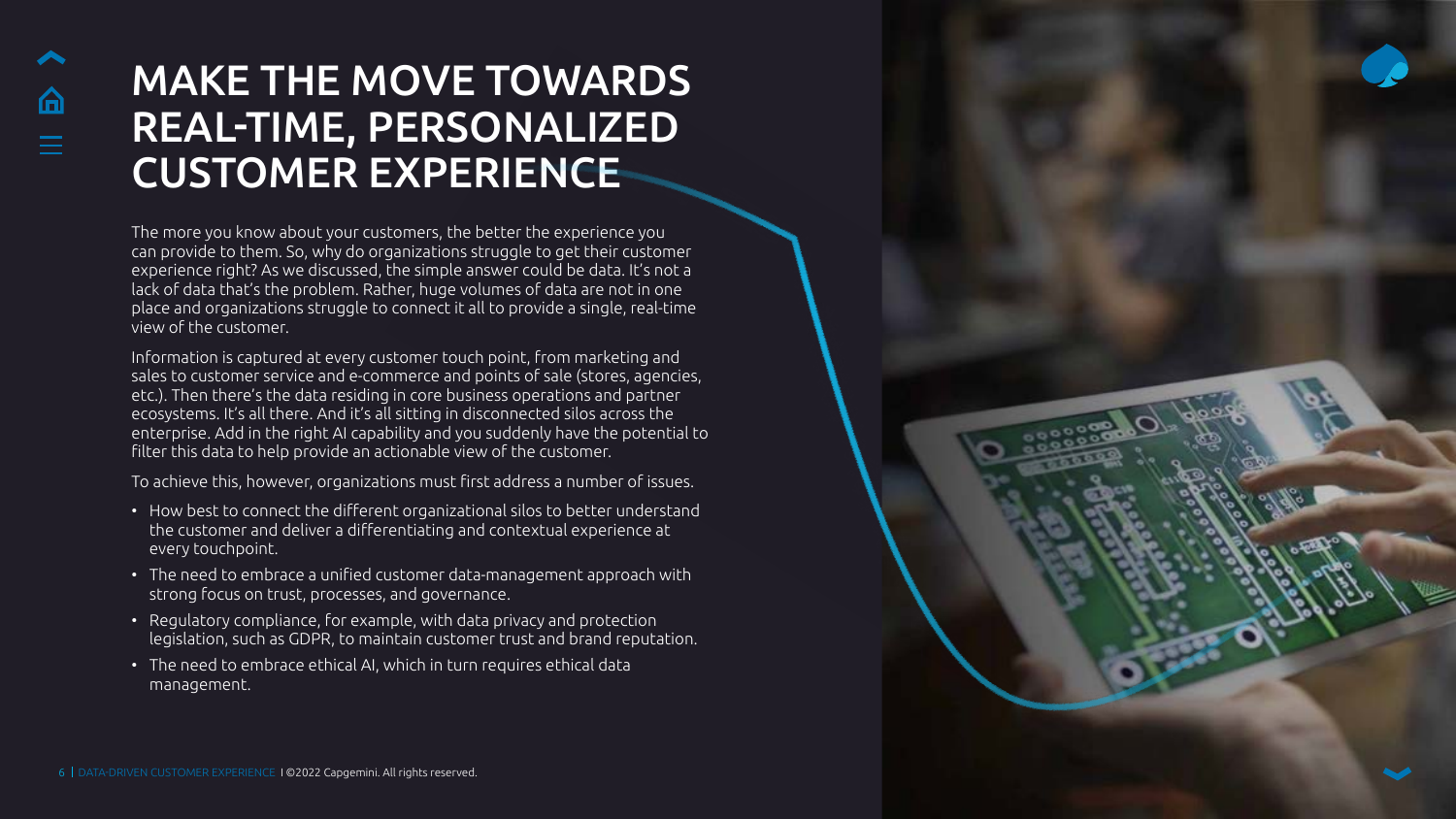### Build contextually relevant experiences

Done right, personalization goes beyond any single technology to focus on contextually relevant experiences that boost customer value. Customer-focused personalization requires enterprise data management to facilitate customer understanding, industry expertise to define a winning brand strategy, and technology and services to deliver superior customer experience.

One route is to invest in a Customer Data Platform (CDP). Designed to create actionable data by taking outputs (segments, audiences, etc.) that are pushed into the organization's interaction platforms, a CDP is a set of data products built on top of the enterprise AI and data platform. It can give you the answers you're looking for. Who are your customers? Where do they live? How old are they? How often do they transact with you, when and why?

In essence, a CDP ingests, organizes, cleans, enriches, and connects only customer data into unified and trusted customer profiles. This is contextual data that can be leveraged across your marketing channels.

The next challenge is how best to derive actions for your customers based on that contextual insight. Ideally, this should be in real-time because your potential customer will not wait minutes until you find the right message. The insight provided by your CDP enables you to tailor the next interaction or moment your brand shares with the customer, whether that's initiated through a pull or a push from the brand.

To optimize your customer data, it must be stitched together across devices or channels where the visitor currently interacts. When you know which device and channel your customer is using, you can create a more engaging experience. For example, a customer is more willing to open an e-mail on a desktop that provides more detailed information. However, when in front of a kiosk system in a public environment, people will never scroll through an extensive text. Let people leave an e-mail address and send them more about your offer with a welcome voucher.

The objective is to find the right balance between customer and business expectations all along the customer lifecycle, then deliver value at speed for everyone. How? By focusing on the moments that matter, nudging customers through a more engaging experience and a stronger value exchange in which they share more about themselves and what they value, and the business to experiment, test, and learn.

Finally, all this must happen with the consent of your customer and in compliance with data regulations.

### MAKE THE MOVE TOWARDS REAL-TIME, PERSONALIZED CUSTOMER EXPERIENCE *(CONTINUED)*

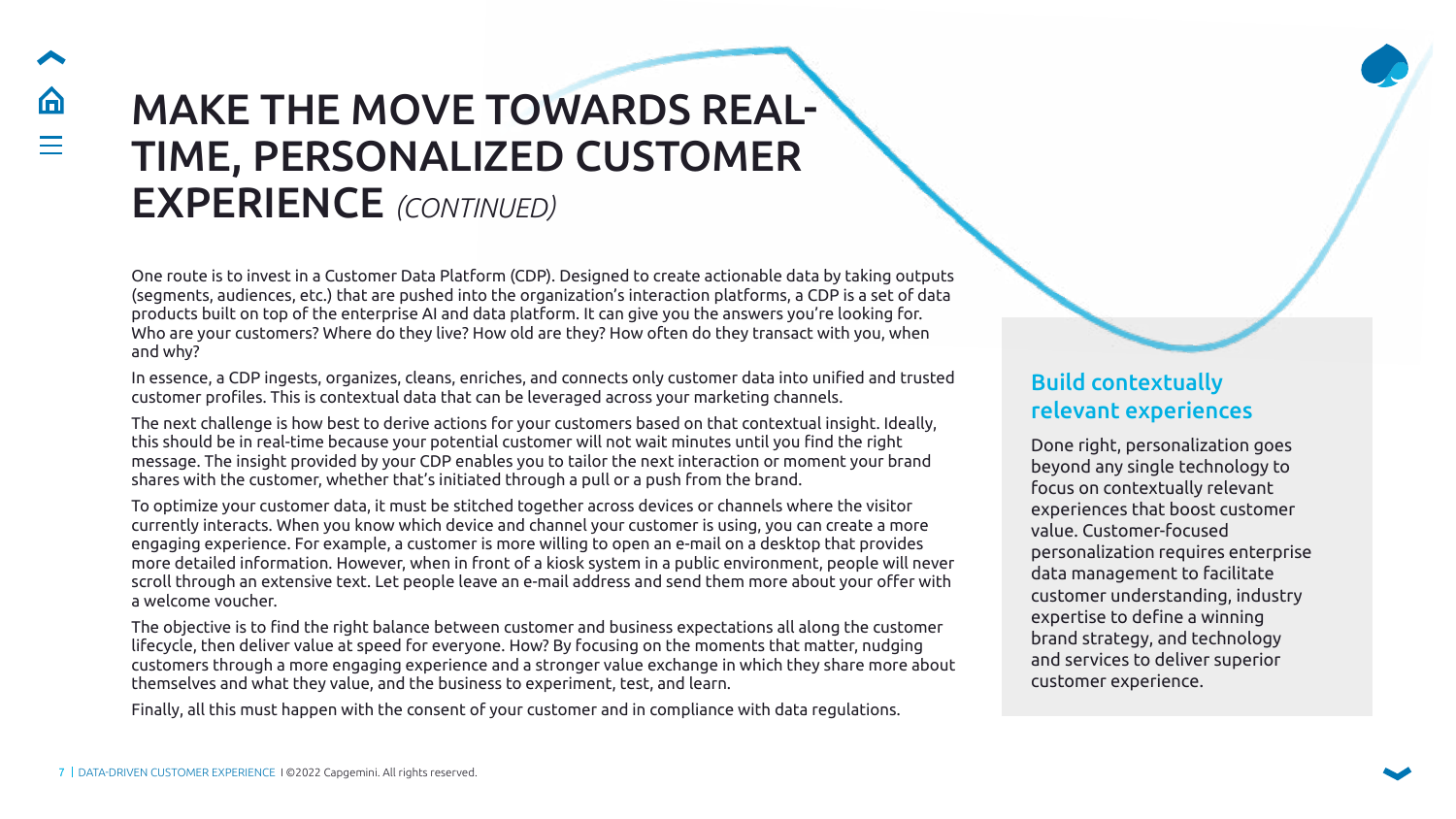To extend and enable benefits of customer data initiatives, organizations need a holistic approach, not looking at this as a problem related to just customer data but as a business journeys enabled across channels, an approach that builds upon existing initiatives (data lakes, customer 360, MDM, CDP, and others) to enable CDP and give acceleration to implementation and adoption. Data-driven CX augments CDP platforms by realizing the full potential of customer-related data.

<span id="page-7-0"></span>

### DATA-DRIVEN CUSTOMER EXPERIENCE HELPS YOU REALIZE THE FULL POTENTIAL OF DATA

What is the return on investment? This is surely the first question that needs to be answered when senior CX stakeholders are making the business case for a CDP. Beyond delighted, loyal, and lifetime customers, the five primary customer-experience touchpoints (marketing, sales, customer service, e-commerce, and points of sale) derive several efficiency and revenue benefits from realizing the full potential of their customer-related data.

Data-driven CX uses different data points and signals from each of the CX domains and combines them to create a richer, unified view of how a customer interacts with a brand or even competitor brands. It leverages business-ready journeys, AI models, and scalable architecture to rapidly activate intelligent customer experiences across channels. With data-driven CX, companies can stitch together all customer-first functions to build "golden customer records" – unified profiles that uniquely identify each customer (both known and unknown) and provide a high-quality, global view of their relationship with the brand – while ensuring strong security, data trust, and privacy compliance across all data sources.

And Data-driven CX does this in real time, offering brands more reliable, actionable insights from the data they've collected. It enables use cases via a proven KPI framework that bridges the gap between marketing, sales, customer service, e-commerce, and points of sale. This lets decision-makers spot trends and patterns, predict customer intent, create more accurate segments, improve lead scoring and prioritization, predict churn and customer intent, identify next-best action or offer, improve customer retention, and predict optimum product configuration.

Here's how it is all stitched together.





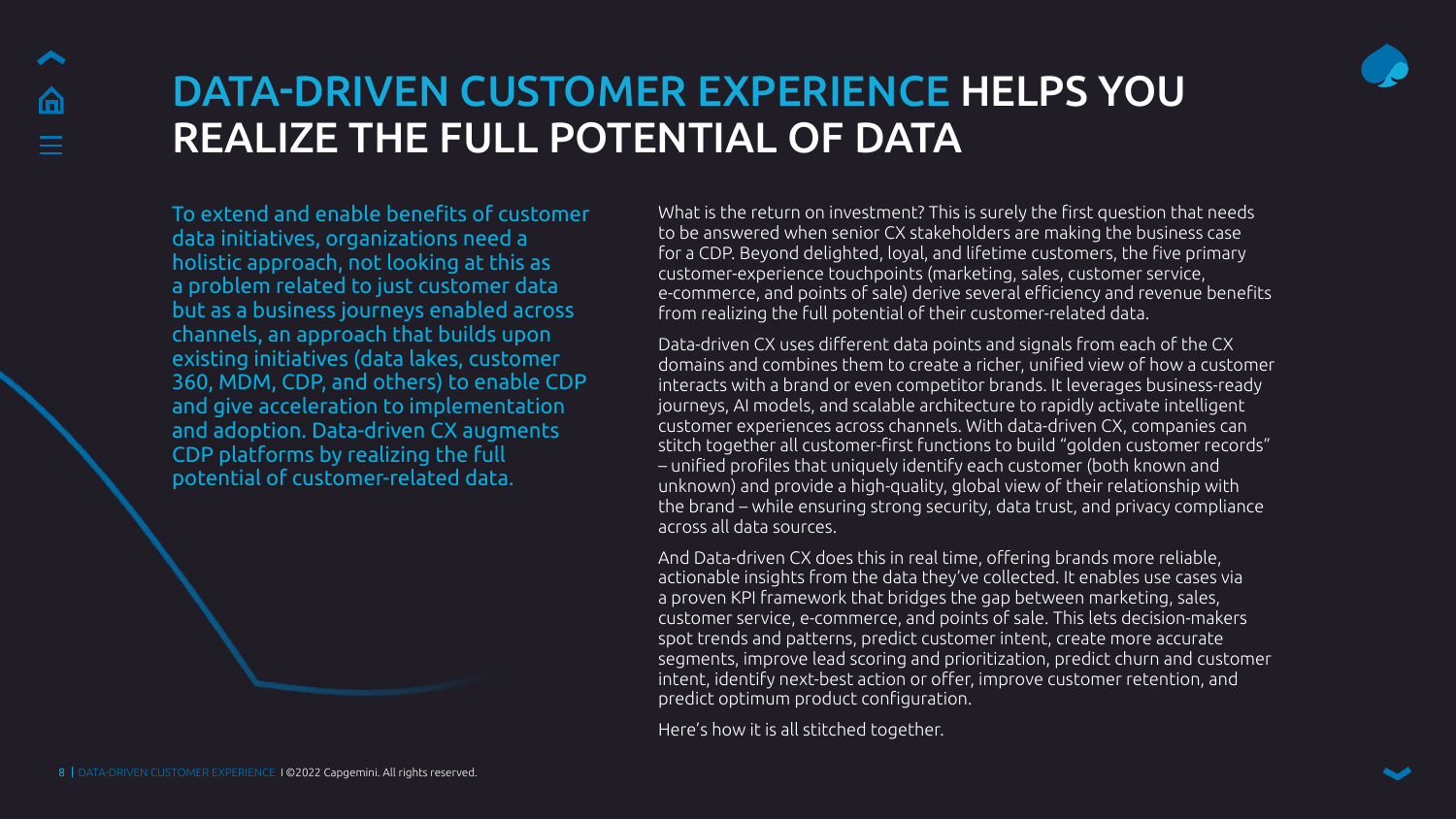仚

### DATA-DRIVEN CUSTOMER EXPERIENCE HELPS YOU REALIZE THE FULL POTENTIAL OF DATA *(CONTINUED)*

| <b>BUSINESS</b><br><b>DRIVERS</b> | <b>MARKETING</b><br>Optimize customer acquisition,<br>improve customer retention and<br>CLV, enhance efficiency of digital<br>advertising programs.                                                                                                                                         | <b>SALES</b><br>Use historic data to forecast<br>product sales based on past sales,<br>market trends, and other factors.                                                       | <b>SERVICE</b><br>Combine customer data and<br>service agent data to match<br>behaviors with competencies.                                                                                                              | <b>COMM</b><br>Automal<br>category<br>custome                  |
|-----------------------------------|---------------------------------------------------------------------------------------------------------------------------------------------------------------------------------------------------------------------------------------------------------------------------------------------|--------------------------------------------------------------------------------------------------------------------------------------------------------------------------------|-------------------------------------------------------------------------------------------------------------------------------------------------------------------------------------------------------------------------|----------------------------------------------------------------|
| <b>HOW DATA</b><br><b>HELPS</b>   | <b>Tailored channels and</b><br>segments<br>Use customer data to build and<br>test segments and engage with<br>customers on the channels that<br>suit their behavior, preferences,<br>and patterns.<br>Build unified customer profiles and<br>embrace personalized marketing<br>activation. | <b>Sales forecast accuracy</b><br>Use historical data to better<br>forecast product sales (based on<br>previous sales, market trends, sales<br>forecast by area/segment, etc.) | <b>Customer plus agent match</b><br>Use customer data and service<br>agent data to match them and<br>direct the interaction accordingly<br>(look for "behavior" matching,<br>in addition to "competencies"<br>matching. | <b>Predict</b><br>Automal<br>category<br>log tacki<br>website. |
| <b>BENEFIT</b>                    | <b>Boost revenues and optimize</b><br>activation budgets by using data<br>to cut out the guesswork when it<br>comes to creating an engaging,<br>personal CX.                                                                                                                                | Optimization of supply chain and<br>revenues, while fulfilling customer<br>needs.                                                                                              | Happier customers spend more.<br><b>Efficiently handling customer</b><br>requests will boost service agents'<br>job satisfaction.                                                                                       | <b>Increase</b><br>(average                                    |
| <b>HOW DATA</b><br><b>HELPS</b>   | <b>Detect inactive users</b><br>Detect inactive users by analyzing<br>pattern history and using statistical<br>and business rules to flag pending<br>actions (purchase, email opening,<br>etc.)                                                                                             | <b>Dynamic pricing</b><br>Optimize pricing of products and<br>services in line with different data:<br>demand, seasonality, propensity to<br>buy, storage capacity.            | <b>Anti-churn action</b><br>Detect unsatisfied customers and<br>act to increase their loyalty (anti-<br>churn scoring, intervention by<br>service agents)                                                               | <b>Produc</b><br>Use cust<br>history t<br>product<br>alike mo  |
| <b>BENEFIT</b>                    | Address inactive users to reopen<br>revenue streams with them.                                                                                                                                                                                                                              | Grow revenue and increase<br>margins.                                                                                                                                          | Higher rate of retention and<br>happier customers.                                                                                                                                                                      | Grow ret                                                       |

#### **IERCE**

tically tailor search and y pages based on each er's web activity.

#### *<u>Eive search</u>*

ted tailored search and y pages based on dataing customers actions on

*Increase revenue and ARPU (average revenue per user).*

#### **Product recommendation**

tomer data and purchasing to recommend the "right"  $\overline{\phantom{a}}$ (propensity to buy, look deling, etc.)

#### *Grow revenue and increase ARPU.*

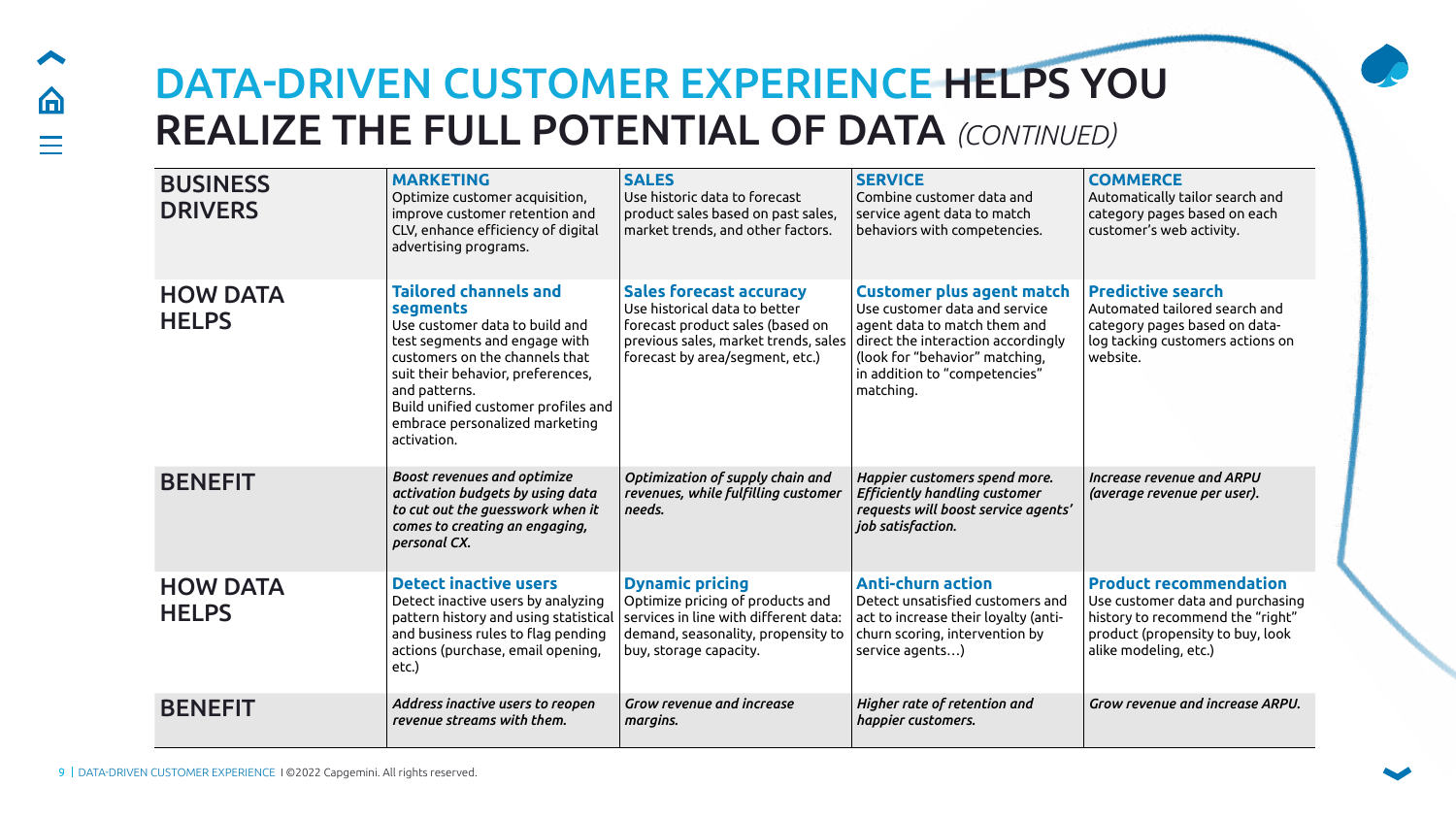## WORKING WITH CAPGEMINI TO BUILD A BUSINESS CASE

### <span id="page-9-0"></span>How can Capgemini help

In today's data-rich consumer landscape, the value of CDPs is undeniable. Globally, businesses want to invest in these CDPs, but don't know where to start.

At present, most organizations have not realized the full potential of their data and are still building the business case for data transformation. That's understandable. However, the writing is on the wall and, as more and more consumers engage on digital channels, it is time to start preparing for real-time decision making and personalization with a program of CX transformation.

Capgemini can help to provide an optimal transformation thanks to its Data-driven CX based on a Customer Data Platform. Across a number of industries in the areas of sales, marketing, and service. We work with multiple vendors in this area including Adobe, Microsoft, Pega, Salesforce, Tealium, and others to deliver on the promise of Data-driven CX.

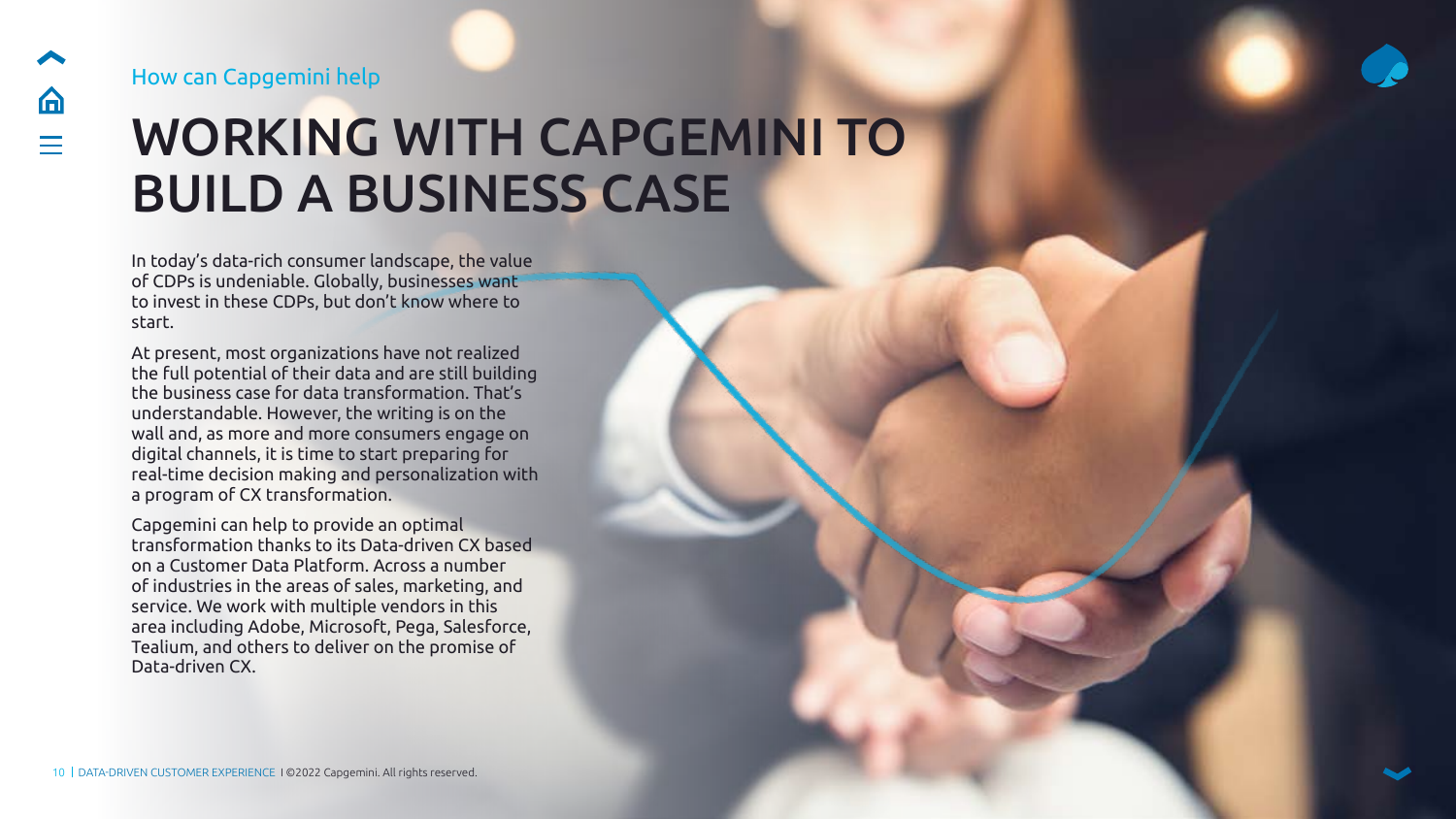## OUR METHODOLOGY

### INTELLIGENT CUSTOMER PROFILES: Capgemini's

Data-driven CX associates and stitches together data from identifiers beyond cookies and device IDs to create intelligent customer profiles that capture audience discovery, interests, needs, and segment discovery.

### CONTEXTUAL ENGAGEMENT: The

Capgemini solution employs AI models to contextualize customer engagement events, converting intents from unknown to known and deriving insights from declarative and behavioral data.

#### REAL-TIME DATA AND INSIGHTS:

An intelligent decision engine then enables brands to decide on the

Data-driven CX is based on the following principles.

right action, on the right channel, at the right moment.

### SCALABLE ARCHITECTURE:



Data-driven CX leverages purpose-built AI/ML models for marketing, sales, service, e-commerce, and points of sale to enable seamless customer experience across channels and is scalable across business domains.

CUSTOMER DATA STORE: The custodian of the golden copy of customer data with the capability to manage all data related to customer including identification data, transactional data, behavioral data, product data, and others.

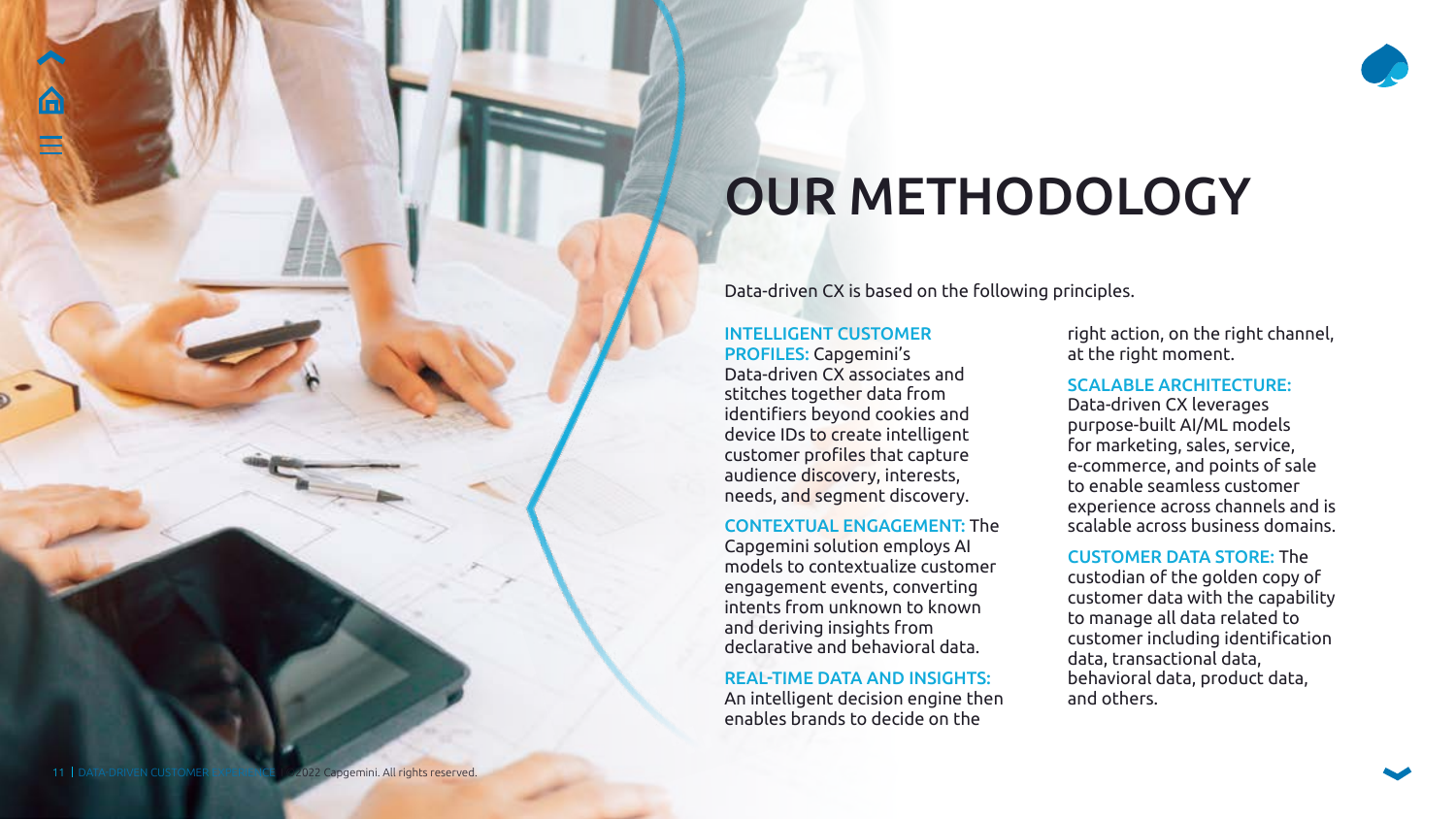# OUR VALUE PROPOSITION

To win the hearts and minds of customers today, you need a holistic approach backed by a powerful framework to inform data-powered decisions with confidence.

Capgemini Data-driven CX enables you to take full advantage of interconnected customer data to drive acquisition and retention, while being rooted in a foundation of trust, consent, and governance. It brings together fragmented data, systems, and personnel into one seamless view of the customer journey: the golden customer record.

### GROWS WITH YOUR BUSINESS

Leverage your existing techinal (Data & CX) assets and put a strong foundation for growth, while adding technical capabilities in pace with business needs



### PREBUILT AI MODELS: WITH

Discover insights, and action in

### ARCHITECTURE FRAMEWORK FOR LEADING PRODUCT PARTNER

Enhanced data ingestion, data storage and compute with choices across hyperscalers